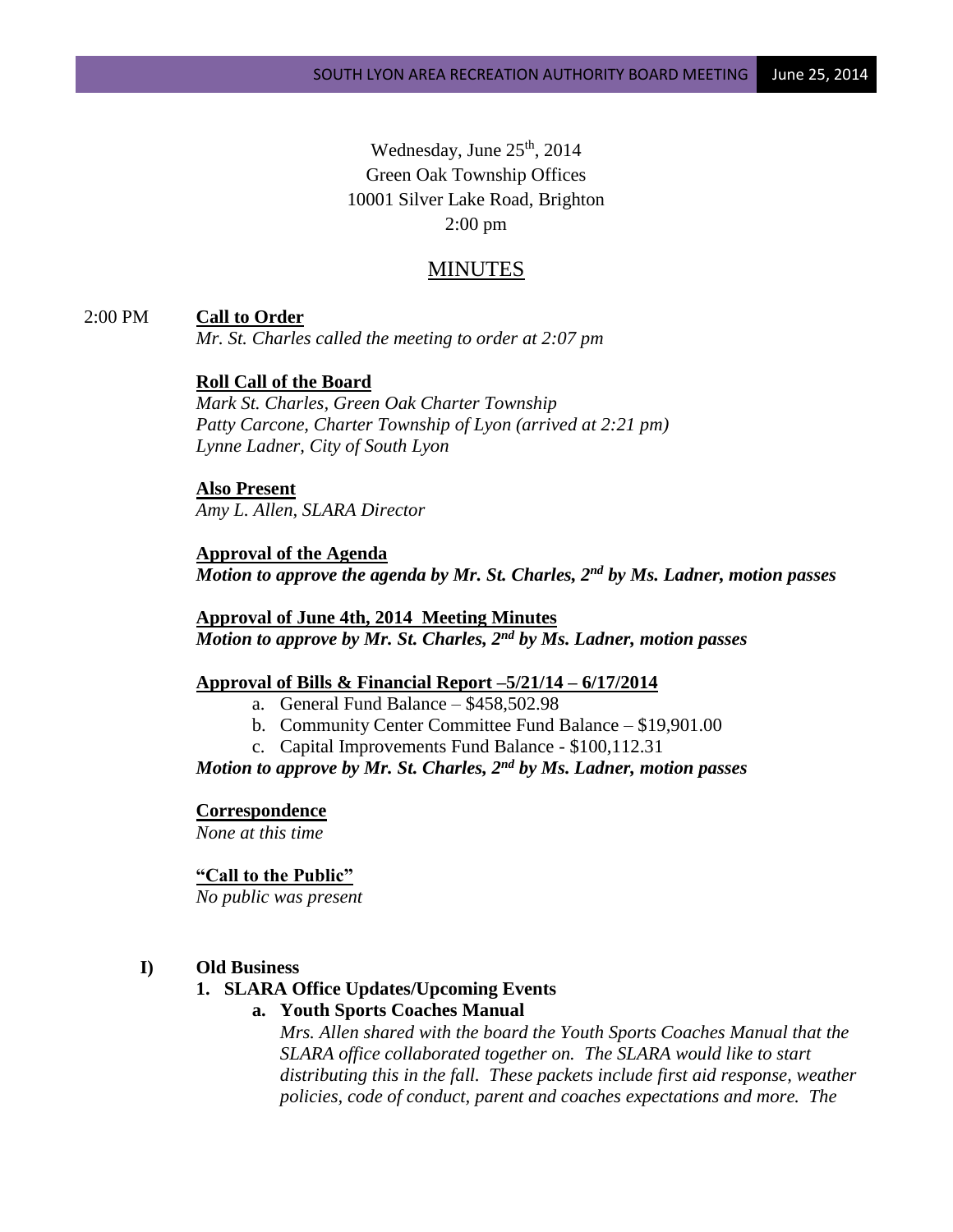*SLARA feels this will help coaches know that the SLARA is taking more initiative in the training and education of volunteer coaches. This is a big first step in improving the quality of the sports programs.* 

# **2. Member Updates**

*Ms. Lynne Ladner was appointed as the official representative of the City of South Lyon on the SLARA Board of Directors.* 

*Motion to add Ms. Ladner as a signer to all SLARA accounts and to add Mrs. Allen to the Community Center Committee Fund Account. Motion by Mr. St. Charles, 2 nd by Ms. Carcone, motion passes.*

*Ms. Ladner shared with the board that Mr. Marty Gaut stopped by the City of South Lyon to discuss his relationship with the SLARA. He was looking to be reimbursed by the City for some expenses incurred for the SLARA volleyball program. Mrs. Allen shared with the board that the SLARA was not made aware of these expenses in advance and was never asked for approval ahead of time. Mrs. Allen also explained how contractors work with the SLARA. All expenses for the program must come out of the agreed upon contractor payment. No additional expenses are paid by the SLARA to the contractor unless approved in advance.* 

*Motion to deny request for reimbursement by Mr. Gaut for volleyball equipment used at McHattie Park. Motion by Ms. Ladner, 2nd by Ms. Carcone, motion passes.*

# **II) New Business**

# **1. Approval of the 2014-2015 SLARA Board Meeting Schedule** *Mrs. Allen presented the board with the proposed meeting schedule*

*Motion to approve the 2014-2015 SLARA Board meeting schedule as presented. Motion by Ms. Carcone, 2nd by Ms. Ladner, motion passes.*

**2. Approval of the SLARA 2013-2014 Budget Amendments** *Mrs. Allen presented budget amendments for current fiscal year.*

*Motion to approve the 2014-2015 SLARA Budget Amendments as presented. Motion by Ms. Ladner, 2nd by Ms. Carcone, motion passes.*

# **3. SLARA 2014-2015 Salary Adjustments for Compensation**

*The board would like more time to look over salary history for SLARA employees before making a decision. Ms. Ladner would like some time to get caught up on SLARA history before making a decision.* 

*Motion to table the SLARA 2014-2015 Salary Adjustments for Compensation until the July board meeting. Motion by Ms. Ladner, 2nd by Ms. Carcone, motion passes.*

**4. SLARA 2014-2015 Budget Public Hearing & Approval**